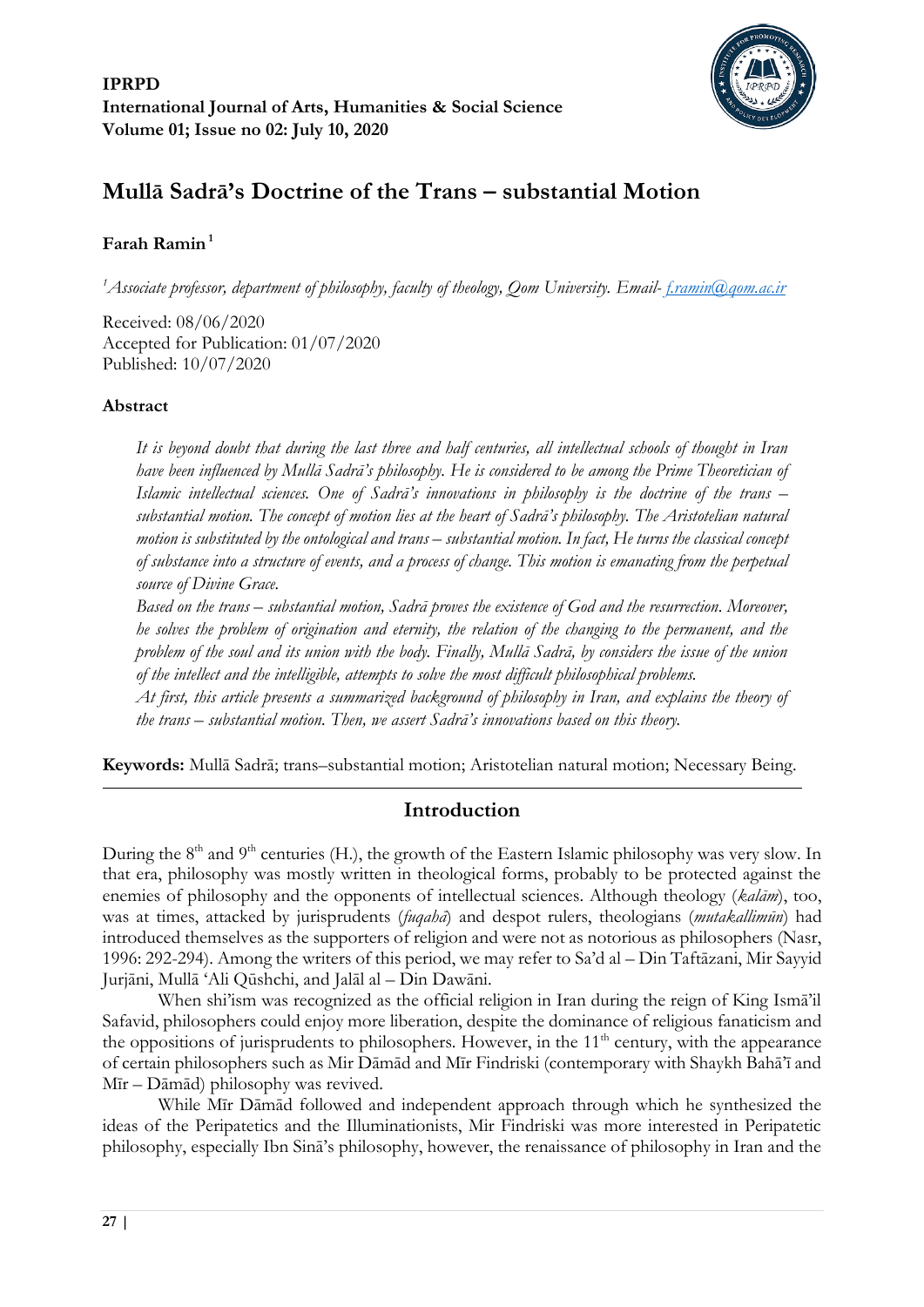world of Shi'ism practically took place under the influence of Mullā Sadrā. He developed his philosophy on the basis of the principle of the unity of being (*wahdat al – wujūd*) through combining the basic principles of the Peripatetics and the Illuminationists with the theoretical gnosis ('*irfān*) of Ibn –'Arabi. In this way, he also took into account some of the ideas of the theologians and deliberated upon them. Then, he synthesized the important and rational aspects of these four schools, i.e. the Peripatetic philosophy, Illuminationism, gnosis, and theology, and developed a new philosophy. In doing so, he succeeded to raise the status and value of philosophy in Iran to what it was at the time of Fārābi and Ibn – Sīnā.

Sadrā's most important task was to adapt the principles of shi'ism to philosophy. He performed this task through the book *Sharḥ uṣūl al – kāfī* in a new and intellectual way. Although some of the philosophers did not approve of this approach and criticized him severely, his innovations, undeniably, influenced the ideas of many Shiite traditionalist and religious jurists.

A special feature of Mullā Sadrā's philosophy is that he synthesized revelation (*waḥy*) with intellectual reasoning (*burhān*) and purification of the soul. He also harmonized his ideas with Islamic teachings in a way that he could solve the fundamental problems that the Peripatetic philosophers were faced with concerning the teachings of the Quran. It is emphasized that al-Ghazzālī, too, had severely criticized these philosophers with respect to the same problems.

Sadrā, himself, states: "At first I inquired into the ideas of the Peripatetic, the illuminationists, theologians, and the Sufis. I even deliberated upon the ideas of the sophists and came to the conclusion that none of them alone could solve any problems. Therefore, I devoted myself to spiritual wayfaring for a time until certain secrets that had never been divulged through demonstrative reasoning were gradually revealed to me" (Sadrā, 1990: vol.1, 4).

It is beyond doubt that during the last three and half centuries, all intellectual schools of thought in Iran have been influenced by Mullā Sadrā's philosophy. Along with the other great scholars like Fārābi, Ibn-Sinā, al-Ghazzālī, Nasīr al-Din Tūsi, Suhrawardī, and Ibn-'Arabī, Mullā Sadrā is considered to be among the prime theoreticians of Islamic intellectual sciences (*al-'ulūm al-'aqliyyah*) and; although, he is not known widely out of Iran, his status is not lower than that of his predecessors. The fundamental principles of Sadrā's philosophy may be summarized in the following four principles:

- 1. The principality of existence (*aṣālat al-wujūd*)
- 2. The unity of the reality of being
- 3. The gradation of being (*tashkīk al-wujud*)
- 4. The trans- substantial motion (*al-ḥarakat al-jawhariyyah*) and its related principles

The above principles are peculiar to Mullā Sadrā and are considered to be among his innovations and none of them have ever been discussed by other philosophers and Gnostics in a manner similar to that of Sadrā's methodology. Although some of his predecessors have implicitly or explicitly referred to his ideas in their works, inquiry into those ideas and substantiating them rationally and responding to the related objections and suspicions are exclusive to Mullā Sadrā.

#### **1. The Trans-Substantial Motion (al-ḥarakat al-jawhariyyah)**

The doctrine of the trans- substantial motion introduced two basic elements to Islamic thought, one is the historicity of being and the other is internal restless despite external peace and quiet.

The material beings are historical, that is, due to their moving nature, they are generating time while having the past under their feet. Time does not play any role here and they are only the restless beings, which drag time behind themselves. The world is not a time-bound entity. Rather, it is time that exists in the world because temporality is similar to identity and the manner of the existence of the material creatures. On the other hand, external peace is a disguise for internal restlessness. Restlessness, motion, and the appearance of new phenomena are principial, whereas peace and stillness are delusive and sinful.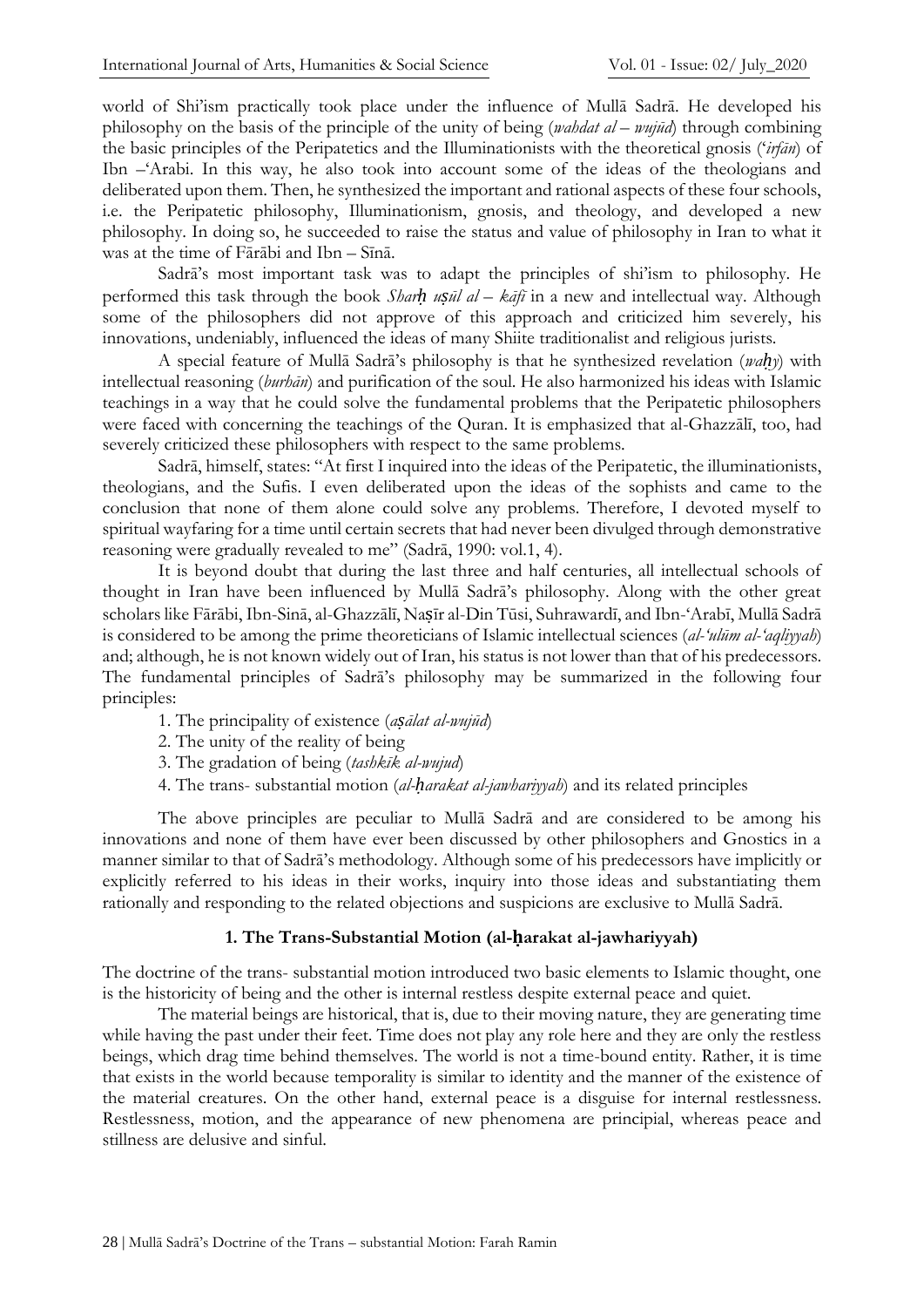In the doctrine of the trans-substantial, the entire universe is a fundamental motion and this motion is like its existence and identity. In fact, the entire universe is a mobile entity with a single motion and each being and accident is a part of the body of this unitary motion that develops a new "self" and "Identity" at every moment, all particles in the universe are in a permanent state of destruction and contingency. This continual destruction or contingency embraces not only all states of objects but also their entire entity and existence as well.

Sadrā extends this view to the domain of man. In his view, the reality of man is a fluid and gradual reality that after passing the earlier stages of life will reach to the level of abstraction and connection to the Holy Truth. That man's soul is a temporal being, and that time is an "existential being" and not a gradual attribute is a sublime concept in Mullā Sadrā's thought. Such an idea is very close to what Heidegger proposes. *In Being and Time*, by clarifying the temporality of man's existence, Heidegger presents an image of man's becoming and trans-substantial motion which is pretty close to what we have in Sadrian Philosophy. However, there are striking differences among their basic philosophical ideas. One of the most important differences is that in Mullā Sadrā's philosophy, time, like, *wujūd*, is closely associated with Perpetual Creation. The meaning of Perpetual Creation is one of the basic concepts in Islamic thought.

The early Islamic philosophers, like Ibn-Sīnā, followed the Aristotelian natural philosophy (*tabi'iyyat*) accept motion merely in the categories of quantity (*Kam*), quality (*Kayf*), situation (*waḍ*), and place ('ayn) and rejected the possibility of motion in the category of substance. (Ibn Sīnā,1985: 101)

Their main reasoning was that motion requires a subject to move and if the substance of an object is changed during motion; consequently, there will be no subject for motion.Mullā Sadrā considers this problem to be the consequence of the confusion of the principles of existence (*wujūd*) and quiddity (*māhiyyah*). He believes that if motion is not analyzed truly, motion in substance is not only possible, but also indispensable and definite, because if motion in substance is not considered to be necessary, motion in accident (*'araḍ*) would not be demonstrable.

Motion is, in fact, nothing but the flux of being, either in itself or in something other than itself. This is just similar to the change of color in a flower. During this change, there is no unchanging color so that we could attribute the change to it. Accordingly, motion in substance does not require an unchanging subject to which we may attribute motion.

In general, motion and constancy are two analytic attributes for the flux and unchanging being, and these attributes do not require an objective subject which is independent of description. Thus, according to experts, motion and constancy are among the analytic accidents which do not need an independent subject. Their existence is, rather, identical with the occurred (*ma'rūḍ*).

In Mullā Sadrā's Philosophy, the Aristotelian natural motion is substituted by the ontological and trans-substantial motion emanating from the perpetual source of Divine Grace (Sadrā, 1990: Vol.3, 7), It must be noted that the source of grace does not create motion, but brings about interrelated perpetual forms whose product is motion. This idea does not correspond with Aristotle's idea either in content or in the relationship among the four causes. All motion, which Aristotle sees in and from nature. Mullā Sadrā sees in *wujūd* and associates it to the Divine Creative Power.

It is the point at which Mullā Sadrā's philosophy drastically differs from that of Aristotle. Aristotle proposes his theory of motion in the domain of physics and in this way moves towards the metaphysical disparty between palpable and impalpable existence; whereas Mullā Sadrā holds that motion is related to metaphysics and propounds it under one of his philosophical divisions entitled the permanent and changing being. What he means here is the reality of being (*wujūd*), not the concept of being. The distinction between the reality of being and the concept of being is of such great significance that without its understanding one cannot properly understand his metaphysics (Akbarian, 1999: Vol.1, 272-273).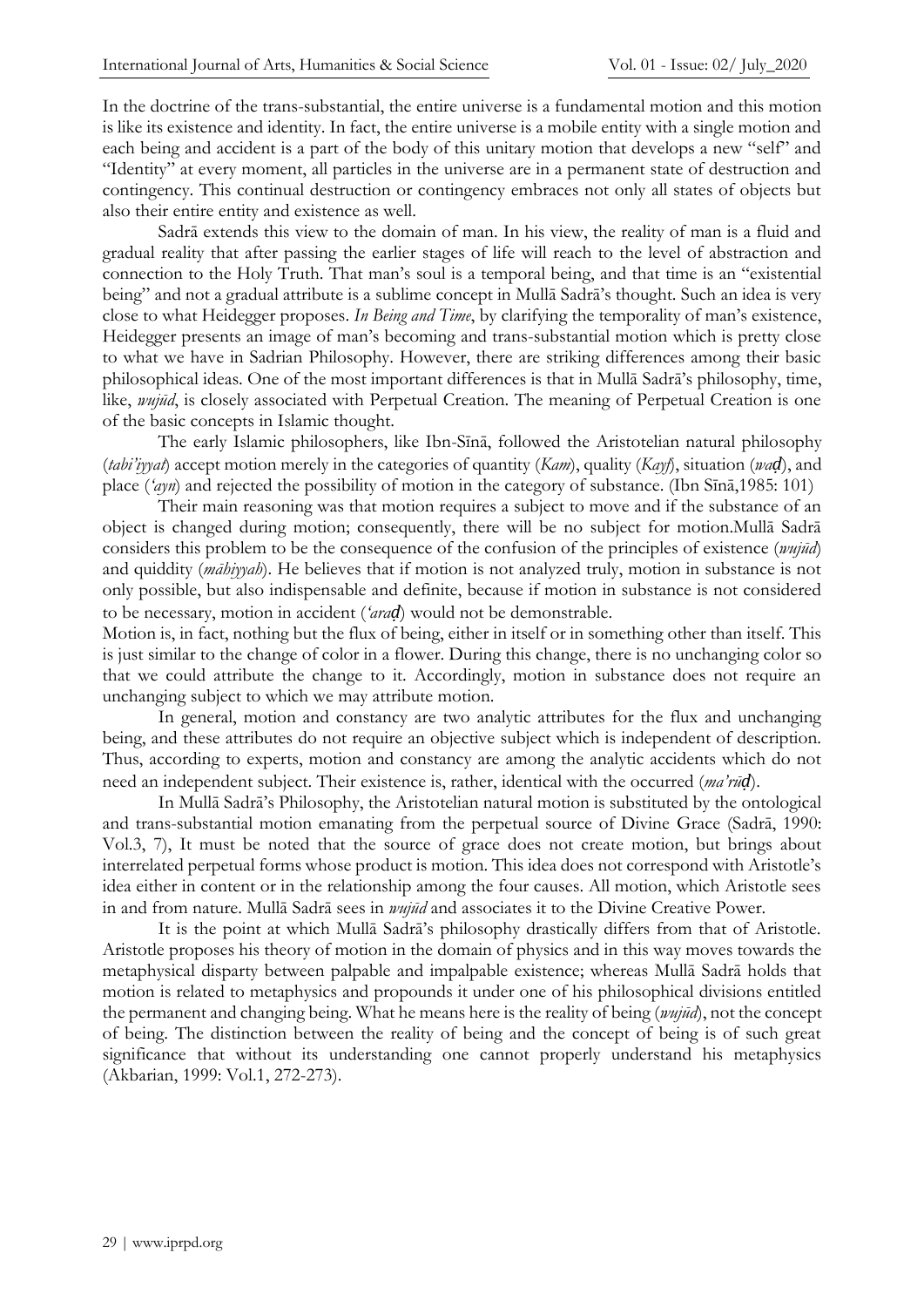Mullā Sadrā, besides proving motion in substance (*jawhar*) (Sadrā, 1990: Vol.1, 90-89) rationally, emphasizes in his various works, namely, *al-Asfār*, *al-Mashā'ir*, '*Arshiyyah*, *and Asrār āl-ayāt*, (Sadrā, 1990: Vol.3; 110; 1983: 86; 1964: 64;1991: 14); that he has found out the trans-substantial motion through deliberation upon the Quranic verses and refers to them in several places. He also refers to certain remarks by gnostics such as Ibn-'Arabi (Sadrā, 1990: Vol.3, 111) for confirming his ideas.

Although Mullā Sadrā acknowledges motion in substances under the influence of Ibn 'Arabi and makes the issue demonstrative, he rejects the notion of the "anew creation of the world in every moment" *or al-labs ba'd al-khal*' (dressing after undressing of forms) which is asserted by gnostics. Instead, he proposes the theory of *al-labs ba'd al-labs* (dressing after dressing) (Sabzevari, 1993: Vol.4, 313).

Ibn-'Arabī believes that renewal and transformation exist in all accidents (*a'arā*) and substances (*jawāhir*), and the world is renewed owing to the renewal of ideas whereas there is no unity between the new and the old thing.

Sadrā, however, believes that every moment a form much more perfect than the former one is emanated and the form and matter of an existent become themselves the matter for the new form and this process goes on continuously as if one were to put on one dress on top of another. All creatures in the world are moving vertically towards the world of their immutable archetypes as a result of the trans-substantial motion (Sadrā, 1990: Vol.3, 100-112).

In fact, the trans- substantial motion is not the corruption of one substance and the origination of the other. Rather, the point is that since each material object has not achieved perfect immateriality and at the same time it is endowed with the potency of attaining perfection at any moment, it may take a more perfect substantial form as compared to the previous form. This evolutionary process is continued until the complete perfection is achieved. However, the moving object keeps its unity during the evolutionary process.

#### **2. The Innovations Based on the Trans-Substantial Motion**

# **2.1. Theology and the Demonstration of the Necessary Being (Wājib al-wujūd) Based on the Trans- Substantial Motion (al-ḥarakat al-jawhariyyah)**

Creation is clearly and easily explained under the auspices of the trans- substantial motion. The momentary characteristics of the world reveal its needy nature. A realistic person's worldview would never be the same as what it was before his acquaintance with the trans-substantial motion. If before this and from a scientific viewpoint, he thought that the most fundamental motion of the material world is the motion of the internal parts of an atom, he now finds out that the deepest mystery of the being (*hastī*) is that material existence is nothing but a single motion. If before, he regarded the world to be unchanging and static and time as changing, and the passing of the world as dependent upon time, from now on, he will find the world to be deeply changing, and flowing, not only in its appearances and states but also in its very being and entity. If he looked at the world as an independent entity, now he will consider it as a dependent existent that relies on something other than itself.

This dependence is deeply rooted in him and has spread over his whole existence. This reminds us of Sadrā's interpretation that the entities in the world are suspended identities and their existences are, apparently, identical with their very suspension. If they are deprived of this connection, even for a moment, they will lose their existence. Sadrā refers to a Quranic verse in this regard: "God is engaged with a task every day, and this constant and daily engagement of God means that He is, actually, invariably all-potent."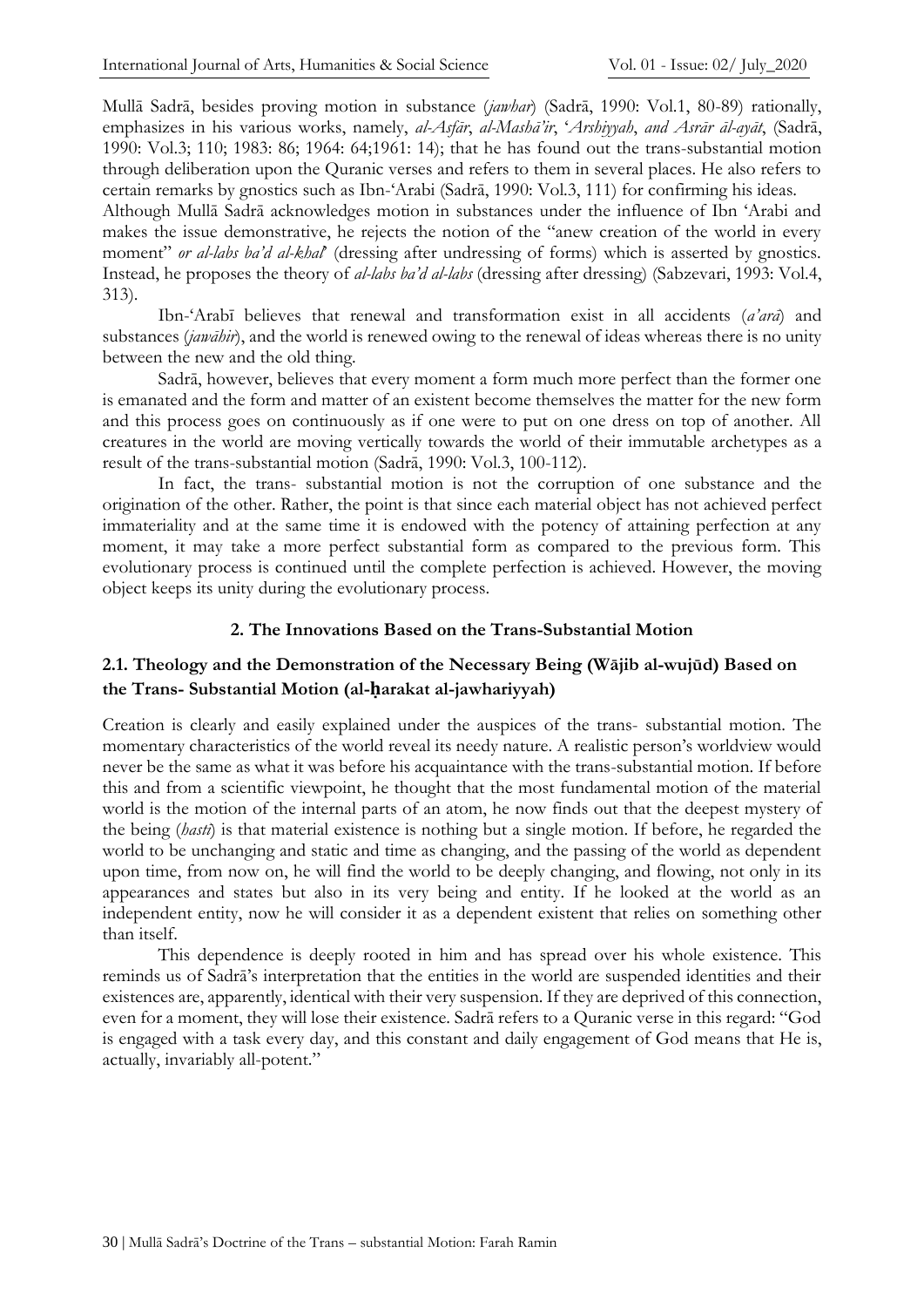### **2. 2. The Resurrection (al-ma'ad)**

The world is, surely, moving towards a destination. This, undoubtedly, stems from the principles of the trans- substantial motion and is needless of any reasoning or demonstration. A motion lacks any meaning unless it has a destination. However, it could not be claimed that all the details of the issue of resurrection as have been set forth by different religions, namely Islam, may be explained or interpreted through the doctrine of the trans-substantial motion. Rather, the point is that the world is inwardly moving towards a destination that could only be reached in a world other than this world, since the world, owing to its ontological inferiority in comparison to man, cannot help him to obtain his goal. Hence, the world as a whole in its continuous and eternal motion goes towards maturation and perfection and this maturation is indeed the very resurrection itself. (Sadrā, 1990: vol.9, 159; Surush, 1978: 69).

The study of Sadrā's ideas shows that no philosopher has ever deliberated upon the next world and resurrection more than he has. He has clearly acknowledged and demonstrated the bodily resurrection. (Sadrā,1999: 384). He has, however, emphasized that individuals would have subtle bodies after death. Hence, they are not bodiless souls after death but have certain bodies whose texture is of the acts they have done in this world. Mulla Sadra, in the 4<sup>th</sup> volume of *al-Asfar* and his other works, namely, *al-Mabda*, *wa'l ma'ād*, and *al-Shawāhid al-rubūbiyyah* examines the issue of resurrection and devotes independent treatises such as al-Ḥashr (*risalah fi*) to this subject.

### **2. 3. Solving the Problem of Origination (hudūth) and Eternity (qidam)**

The theologians (*mutakkallimūn*) and philosophers are in disagreement over the question of the world's having a temporal origin. That is, if we go back, will we arrive at a point in time at which the world originated, or, the further we go, will there still be the world and time? A group of the theologians regard the world to be temporally contingent, whereas many philosophers consider it to be temporally eternal. Kant, however, believes this problem to be of a contradictory and unsolvable nature.

Nevertheless, based on the trans-substantial motion, it can be concluded that there is no time beyond the world so that the world could be called "temporally eteral". In case someone like Newton considers time to be an absolute and independent entity, the term "temporally eternal" will be meaningful. However, if time is created by the world itself, and the world of matter is the product of the motion of the very quiddity of being, the issue of the eternity and temporality of the world will be meaningless. And since the quiddity and substance of the world are totally in motion, and motion obviously becomes existent in every moment, calling such an existent as eternal is absolutely meaningless. (Sadrā,1990: vol.3, 141; Ashtiyani, 1977: 58).

#### **2. 4. The Relation of the Changing (mutaghayyir) to the Permanent (thābit)**

The relation between the changing and moving existents and the permanent and unmoving existents, as well as the connection between the contingent (*ḥādith*) existents and the Necessary being (*wājib alwujūd*) Who is essentially eternal in a manner that they are not followed by the bond of infinite regression and the passivity of the Necessary Quiddity, are among the significant issues occupying the minds of the philosophers. The reason is that on the one hand, the changing effect requires a changing cause, and on the other hand, the cause and the maker of the entire changes is God Who is unchangeable. Such an issue is called a real paradox by modern philosophers.

Mullā Sadrā, however, solves this complicated problem in the light of his doctrine of transsubstantial motion. He says: "When we say that the changing and contingent effect requires a changing and contingent cause, this is only applicable to existents that origination (*ḥudūth*) and change are added to their quiddity from the outside. Regarding this Kind of existents, the cause has two responsibilities: first, the creation of the thing itself, and second, the production of the change and motion in it. Nevertheless, the dependence of existents that are essentially flux and their identity is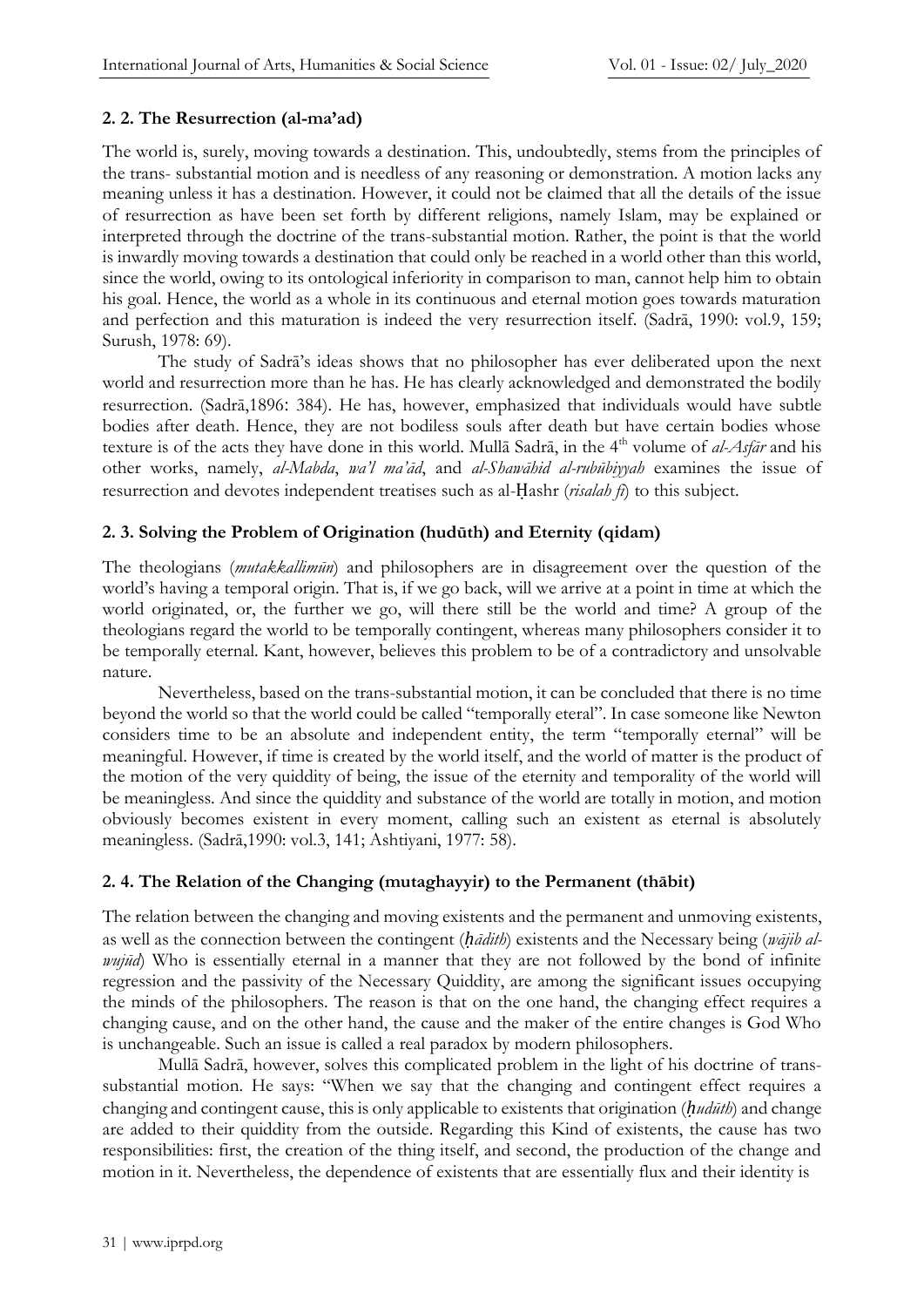identical with their becoming upon a cause is a simple (*basīṭ*) rather than a compound necessity, that is, their creation is identical with their becoming. And for the cause, their creation is identical with the bestowal of motion upon them.

Hence, an existent that owns a changing identity and is dependent from an ontological point of view relies upon its own cause, and what he receives from the cause is indeed the same existence (*hasti*) of the cause. That is, the creator does not grant him the change; rather, He gives himself to him. Hence, this creature is related to the Cteator with respect to the unchanging aspect of his identity. However, this entity whose relation to God bears the relation of constancy, is, itself, identical with change and flux,that is why an existent that is unchanging from one aspect and changing from the other becomes the source of change in the world. (Sadrā, 1990: vol.3, 68).

#### **2. 5. The Soul & its Union with the Body**

The explanation and justification of the ontological worlds of man, including the worlds of sense perception, imagination, intellect, the changes of the soul from one stage to another, as well as the manner of the union of the soul with the body, and the intensity of the connection of these two in the superior levels of perfection, and their unity in the intellectual being are merely feasible in the light of trans-substantial motion. (Ibid: vol.9, 85 & 96- 98).

There are different opinions concerning the origination (*ḥudūth*) and eternity (*qidam*) of the soul. Some philosophers believe in origination; whereas others acknowledge the eternity of the soul. The followers of the theory of origination, however, have different views concerning its quality. In general, there are three important viewpoints in this regard: the creation of the soul along with the creation of the body; the creation of the soul through the creation of the body; and the creation of the soul before the creation of the body. There are, also, different viewpoints concerning the theory of the eternity of the soul as to whether it is in the horizontal or vertical chain, or whether it is essential or temporal. (Ibid: vol.8, 330).

Mullā Sadrā believes that the soul is created with the body but it becomes immortal and spiritual through the spirit. In his view, the soul is the product of the body's trans-substantial motion. Body is the background and potency in relation to the soul and provides the proper conditions for its appearance. The soul, however, in his subsistence and continuity does not need any material predicate. Therefore, the principle of trans-substantial motion indicates that although man has two dimensions, material and spiritual, and spiritual dimension is prior to the material, but the material world is only background of his growth and only way for passing to the spiritual world; it shows that the material world is prior to the spiritual world from view of temporal and linear. And because man is a being who moves towards spiritual perfection, this perfection is possible only in corporeal world only on the basis of the trans-substantial motion.

Concerning the soul-body relation, Sadrā argues that: "The state of the soul in the time of origination (*ḥudūth*) is not similar to its state after achieving perfection and attaining the source of actualization. The reason is that the soul is corporeal in its origination, whereas its subsistence is spiritual. It is like a baby whose life is based on the womb before its birth, whereas when his being changes, he will be independent. It is also like the need for a trap to hunt the prey. However, after the hunt is over, there is no need to the trap any more. In other words, the elimination of the womb and the trap is not in contradiction with the subsistence of the baby or the prey". (Ibid: vol.9, 393).

One of the significant conclusions of Sadrā's theory on the soul is the nullification of the idea of transmigration. The proponents of this idea believe that the soul might leave the body of a person after his death and join the body of another. However, according to the theory of the trans-substantial motion, since the soul is the continuation of the physical movement of a body and absolutely belongs to it, its attachment to the body of someone else is fundamentally irrational.

In the trans-substantial motion, each body seeks a soul, which is appropriate for it. This soul is nothing in the beginning (Ibid: 328), but grows gradually along with the body and develops actuality and form. In this way, how could it be possible for a body to accept and accompany a soul, which has been formed and grown in accordance to another body?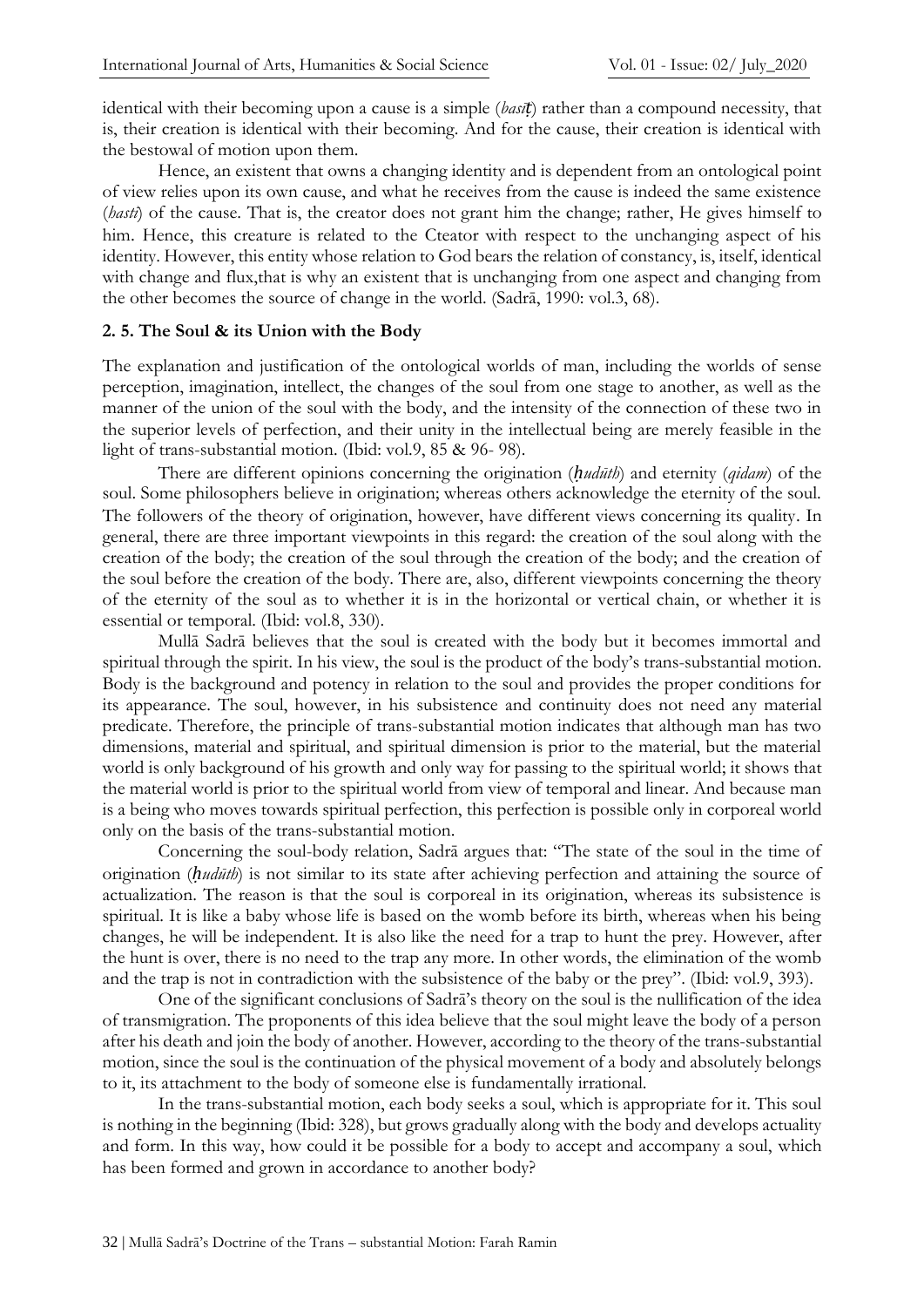### **2. 6. The Union of the Intellect & the Intelligible (ittiḥād al-'āqil wa'l-ma'qūl)**

This problem is among the most significant philosophical issues over which there has been a lot of dispute and controversy among philosophers. This issue has attracted the attention of philosophers in two respects: first, mental existence and second, the knowledge of God as to the objects and creatures that are subject to change. Porphyry for the first time used this term in a general and nondemonstrative sense but Ibn-Sīnā blamed him for holding this view and writing a book on this subject. (Ibn Sīnā, 1996: vol.3, 295).

Mullā Sadrā, however, considers the issue of the union of the Intellect and the Intelligible to be among the most difficult philosophical problems that he has dealt with through supplication to God like many of his other philosophical beliefs and has interpreted it as the Divine bounty and effusion. (Sadrā, 1990: vol.3, 312 & 335-353).

In any intellection, the presence of three things is rationally necessary: the perceiver, the perceived and the perception. If these three concepts have three different referents in the external world as well, no unity will take place between the intellect and the intelligible. Thus, unity means that these three concepts have one common referent in the external world and that referent is the Intellect, Intelligible and intellection at the same time, The difference among them is merely mentallyposited (*i'tibārī*).

The idea of the Intellect and the Intelligible with regard to the knowledge of the self has been propounded before Mullā Sadrā. Ibn Sīnā in the book of Alshifa, by reference to doubt of lack of permanence subject while occurrence motion in substance, clearly denied trans-substantial motion, In fact, in his thought for occurrence motion in substance must be permanent thing until motion occurs in its attributes (Ibn Sīnā, 1997: 187-191). But Mullā Sadrā thinks that because motion of a thing is the same as its existence, then motion in substance of a thing doesn't need external subject. Since anything itself is another thing in last and later moment, and also mover, in this motion, is like moving and is not other identity for it. Consequently we can say, trans-substantial motion indicates property of a thing existence which is flux and mobile, and it is also a rank of ranks of existential reality. Because reality of existence has two ranks, the first is rank of fixed and permanence existence, the second is rank of flux and mobile existence, that motion is a property of flux existence and it is necessary and indispensable and inseparable of it. While, motion in accidents such as quantity, quality and so on are non-essential, and have fixed subject, that motions happen on it, like change of things color or change of their position or change of parts of a set towards each other. Sadrā presents several arguments for demonstrating the trans-substantial motion, he shows this subjects, by making uses of motion in accidents and also to survey the nature of time. In mulla sadra's view accident existence, is not independent and itself existence, but accident is a rank of substance existence ranks because accidents don't have any essential independence for themselves, and they only indicate dignity of itself substance existential (Sadrā, 1990: Vol.3, 86-87).

Even Ibn-Sīnā who regarded the unity of the Intellect and the Intelligible as an irrational idea, accepted it with respect to the knowledge of the self (*'ilm al-nafs*). However, the subject under discussion is the union of the Intellect and the Intelligible concerning the knowledge of other than the self. Here, one of the most epistemological principles of the Transcendent Theosophy (*al-hikmat al-muta 'āliyah*) is formed. Mullā Sadrā demonstrates the union of the Intellect and the Intelligible through the unity of being (*waḥdat al-wujūd*) and the trans-substantial motion (*al-ḥarakat al-jawhariyyah*). He not only generalizes this theory to the knowledge of the self, but also to the knowledge of other than the self. He also demonstrates it not only at the level of intellection but also at the level of imagination and sensation. (Ibid: 175).

The union that Mullā Sadrā demonstrates between the knower (*'ālim*) and the known (*ma'lūm*) in the acquired knowledge is not the union of two quiddities (*al-māhiyyah*) since it is impossible that during the perception of something (e.g., a cypress tree), the quiddity of the intellect (e.g., man) becomes identical with the quiddity of the accidental or essential intelligible (e.g., the cypress tree). Also, the union of existence (*wujūd*) and quiddity is totally impossible, e.g., the existence of man is not unified with the quiddity of the tree or vice versa. Moreover, unity in actual existence is not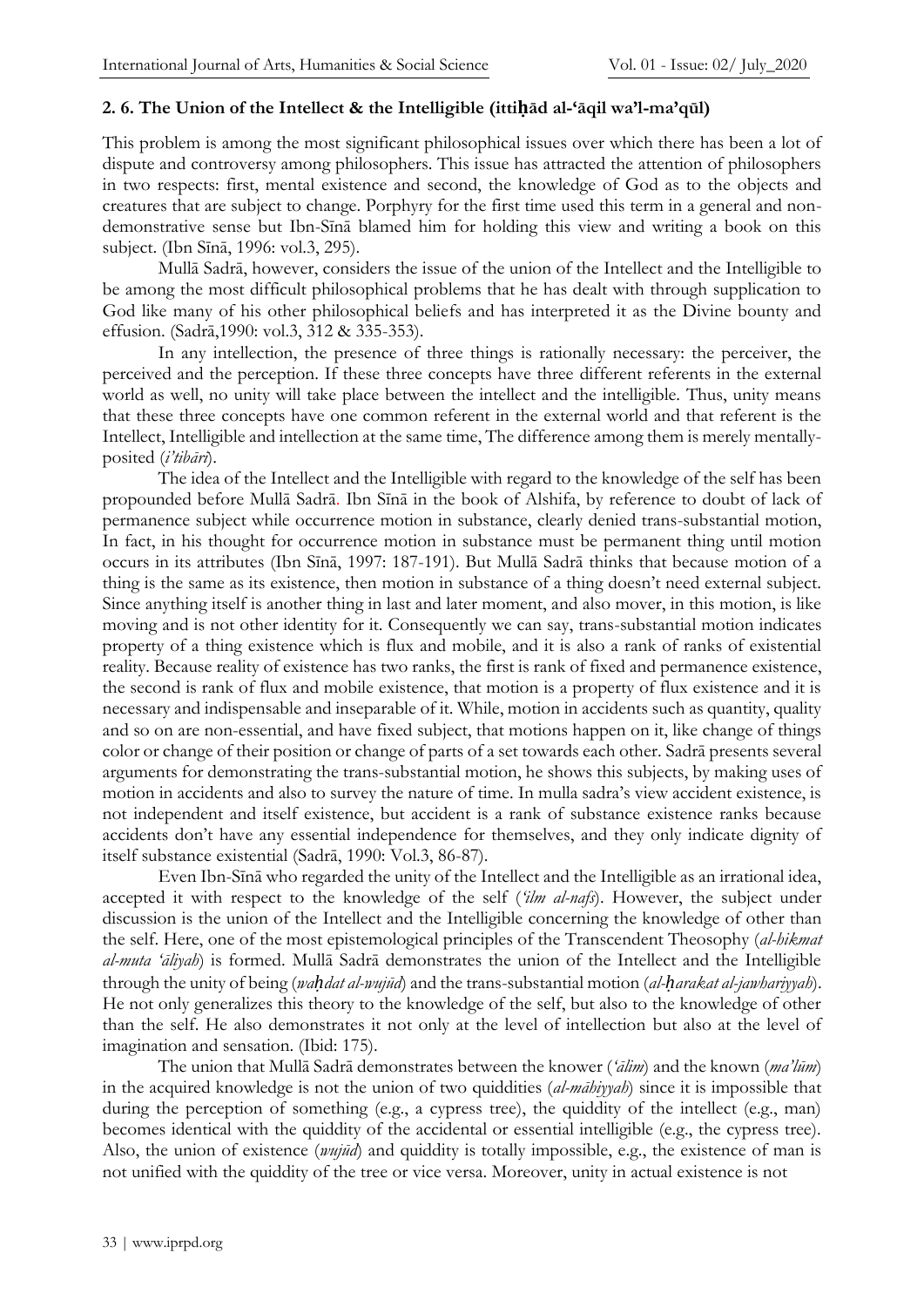possible either (e.g., the union of the intelligent essential existence and the accidental intelligible). The purpose of the union is, rather, the union of the intelligent existence and the essential intelligible. On the other hand, the union of two beings is only possible in two ways: the union of the accident (*'araḍ*) and substance (*jawhar*) or the union of the matter and form.

The union of the accident and substance is such that any of them is other than the other in its quiddity. The accident is not substance in its quiddity, while substance is not accident either, They are, however, united as to external existence, that is, the accident is among the stages of the being of the substance and has no entity independent of it. A substance which receives the accident does not change (just like an object whose length or volume is increased). Nevertheless, in the union of the matter and form, the matter changes with receiving each form and there would be a distinction between that form and the other (e.g., a sperm that is transformed into a fetus).

The opponents of the theory of the union of the Intellect and the Intelligible agree with the first assumption (the union of the accident and substance) and believe that the soul is a substance with an independent being while the perceptive forms are accidents that enter the domain of the soul. However, this domain does not change by the coincidence of images. According to this view, the substance of the souls of Prophets is similar to that of the ordinary people and there is no intensity and development in the soul. They are only independent images and the existing differences are related to some states and accidents.

The proponents of the idea of the union of the Intellect and the Intelligible acknowledge the second assumption (the union of the matter and form). (Ibid: vol.5, 282-283) with respect to the soul and perceptive forms. That is, the soul is a matter that changes by receiving the perceptive forms in a manner that the being of the soul is united with the same form it conceives. According to this view, at any stage of developmental perception, a substance appears in the soul. On the other hand, the soul with any scientific form transforms potency into actuality. During this change, a thing becomes a different thing due to substantial becoming without any changes in its unity and individuation.

Thus, the substances of the souls of perfect men and Prophets are not only different from ordinary people but also at any stage of perception, the substance of the soul of the perceiver will be different from the former stage, despite the stability of its unity and individuation.

In *al-Asfār*, Mullā Sadrā has demonstrated the union of the Intellect and the Intelligible on the basis of four reasons. One of these demonstrative reasons that is well known as the mutual correlation reasoning (*burhān- itaḍayuf*) is used to prove unity in absolute perception. This reasoning may be explained in the following way:

The intellectuality and intelligibility are correlated and the Intelligible is what is essentially Intelligible regardless of what is other than God. Such an Intelligible should be Intellect itself, since if it is not Intellect in its own quiddity, its Intellect is another one and it is Intelligible with respect to another Intelligible rather than in its own quiddity. However, it is assumed that the Intelligible by essence is Intelligible regardless of the other (*ghayr*). It should, thetefore, be its own Intellect.

Regarding the principle of the union of the Intellect and the Intelligible, (*ittiḥād al-'āqil wa'lma'qūl*) Mullā Sadrā states, "I was writing in Kahak, near the city of Qum, I was going to Qum to visit the holy shrine of the daughter of Imām Ja'far ('a). It was Friday when I obtained the due preparedness. Thus, this was revealed to me through the Divine Aid (Al-Qummi, 1994: Vol.1, 17)." He also stipulated that the Divine secrets cannot be revealed through theological discussions and dialectical opinions, and the only approach to attain this kind of knowledge is exclusively the demonstrative and intuitive approach. (Sadrā, 1990: vol.1, 391)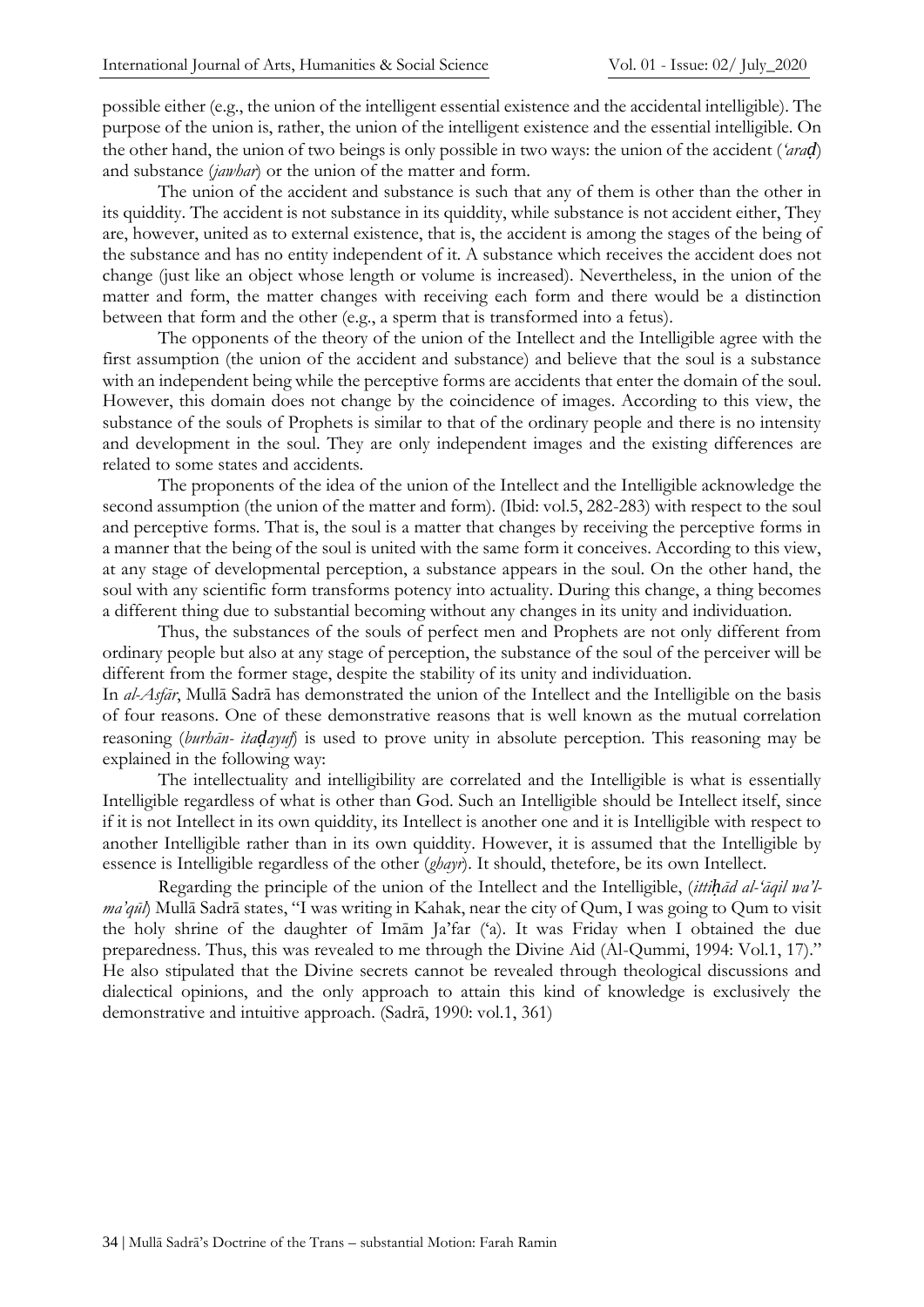#### **Concluding Remarks**

The doctrine of the trans-substantial motion is rightly a comprehensive doctrine which interprets the issues related to physics and metaphysics, the Invisible (*ghayb*) and visible (*shuhūd*), the origin (*mabda'*) and the return (*ma'ād*), the soul and the body, the motion and evolution, and creation and life on the basis of a new outlook and it presents a desirable and natural image of all these issues.

After the introduction of the trans-substantial motion, none of these issues are considered scattered subjects that should be treated separately. Having acknowledged the fundamental principles of the trans-substantial motion, one finds these issues like the product of a fruitful tree, which ripen one after the other and pave the ground for the true confessors of Divine Unity to seek closeness to God. Moreover, they herald the achievement of new things for man every day.

One who does not believe in the trans-substantial motion will never realize his inner transmutation, for being oblivious of the immateriality of the spirit; he has no means to comprehend the mysteries of metaphysics. This is because one who does not know himself is not capable of knowing the outer reality, and one whose trans-substantial evolution is directed towards bestiality, cruelty or malice and not towards becoming an angel, or one whose trans-substantial motion is directed towards becoming an angel but is not able to continue the way and has contented oneself with some of its Levels cannot be a perfect theosophy.